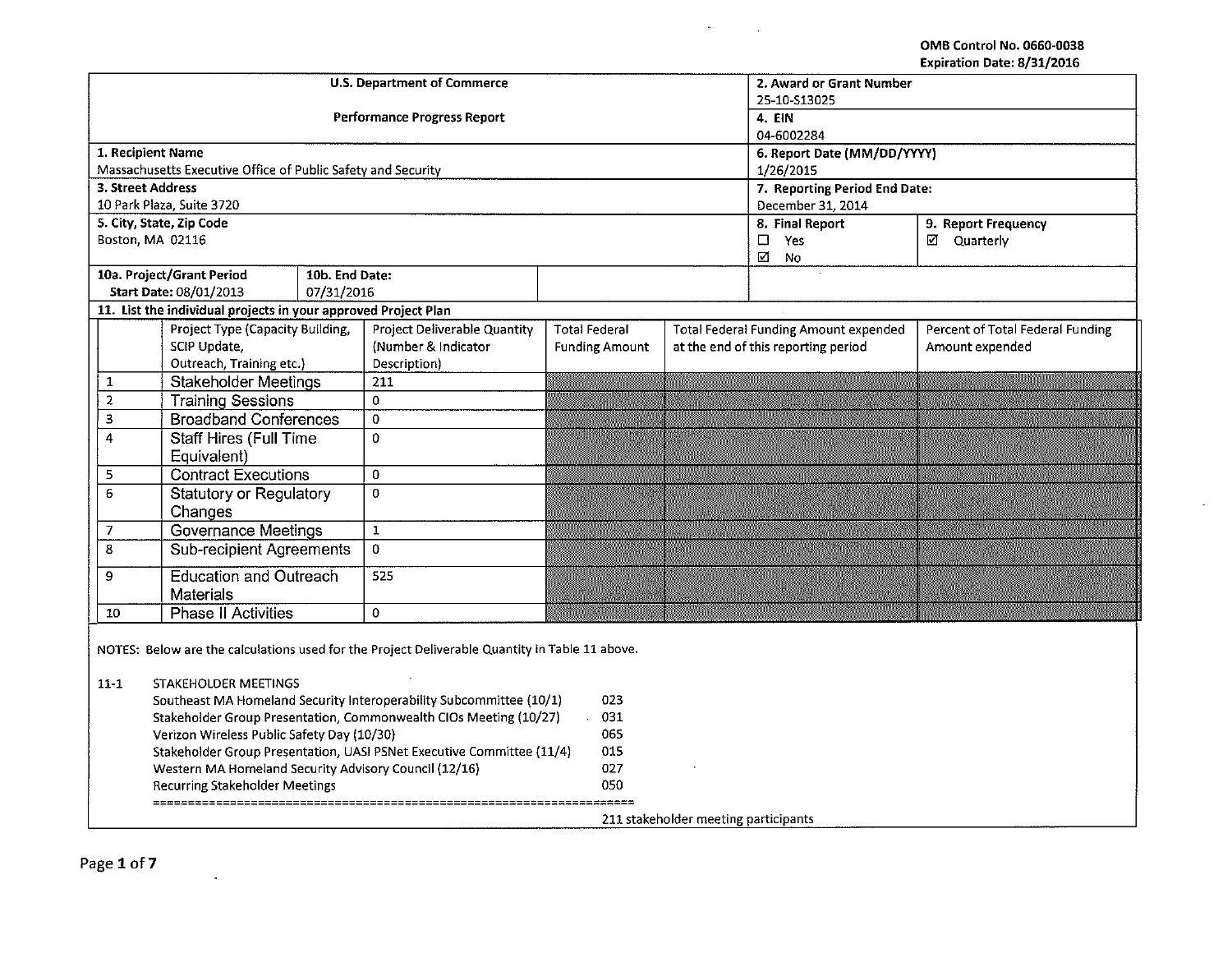| $11 - 7$ | <b>GOVERNANCE MEETINGS</b><br>Governance and Status Update Meeting, October 29 |                                                  |
|----------|--------------------------------------------------------------------------------|--------------------------------------------------|
|          |                                                                                | 1 governance meetings                            |
| $11-9$   | EDUCATION AND OUTREACH MATERIALS                                               |                                                  |
|          | Mass.gov/psbo web site visits (estimated based on 1,992 page views)            | 400                                              |
|          | "FirstNet by the Numbers" handed out (approximate)                             | 075                                              |
|          | "FirstNet and LMR" handed out (approximate)                                    | 050                                              |
|          |                                                                                |                                                  |
|          |                                                                                | 525 education and outreach materials distributed |
|          |                                                                                |                                                  |

lla. Describe your progress meeting each major activity/milestone approved in the Baseline Report for this project; any challenges or obstacles encountered and mitigation strategies you have employed; planned major activities for the next quarter; and any additional project milestones or information.

PSBO Activities: During this quarter, the Commonwealth Public Safety Broadband Office {PSBO) continued to manage the day to day activities of the SLIGP grant. Recurring PSBO activities include communications with stakeholders and first responders, planning and implementing SLIGP activities, managing content on the PSBO web site, participating in related meetings and councils, and grant reporting. The Massachusetts SPOC and Project Director {MA Alternate SPOC) also continued to participate on FirstNet organized webinars for SPOC and PSAC members and on Region 1 Conference Calls. Additionally, the PSBO continues to leverage an EOPSS technology asset called BrightWork on the MS SharePoint platform to maintain a project management portal for the Commonwealth's SLIGP activities. This portal is a repository of key information and documents about the SLIGP grant and is used by project management to track performance against SLIGP goals and responsibilities. This portal is currently being upgraded and content will be migrated to the new platform.

Website Updates: The PSBO continued to update the mass.gov/psbo web site with 9 news and update articles from sources like FirstNet, DHS, NFPA, NPSTC, and original content from the Massachusetts PSBO. The web site also provides up to date links to Federal partners, broadband resources, calendar of events, frequently asked questions, and other content relevant to the implementation of the NPSBN. Among the new items to the web site this quarter includes blog postings from FirstNet and the presentation used by the PSBO for its stakeholder outreach activities. The web site is part of the PSBO's overall outreach strategy for reaching and continuing to communicate with stakeholders throughout the Commonwealth. There was a conservative estimate of 400 visits to mass.gov/psbo (based on a Google Analytics report of 1,992 total page views during the quarter). The web site is accessible at http://mass.gov/psbo.

Contact Lists: The PSBO continued to maintain a comprehensive contact list, including chiefs of police, chiefs of fire, emergency managers, EMS directors, chiefs of public and private college and university police, county Sheriffs, PSAP supervisors, and interested parties requesting to be included in PSBO communications lists. Major updates to the contact list were coordinated with the Fire Chiefs Association of Massachusetts (FCAM) and the Massachusetts Chiefs of Police Association {MassChiefs). This updated chief contact information is being used to refresh the information provided by DHS DEC and used as part of the OEC Coverage Workshop on September 4, 2014.

User Surveys: To support Phase 1 data needs and expected consultation topics, the PSBO has crafted an end user survey to solicit information from first responder and public safety agencies throughout the Commonwealth. Where possible, the survey borrows language and response options from the DHS OEC Mobile Data Survey Tool. The Massachusetts PSBO survey is tailored for each responding department, with relevant information already completed where available. The survey is intended to confirm the leadership of the public safety organization, obtain a contact for future information requests, and solicit information about the organization's size, financial structure, fleet, current wireless coverage, current wireless devices, allowed use of personal data devices, and wireless data needs. Jt also serves as an input mechanism for the Initial Consultation meeting by allowing

Page 2 of 7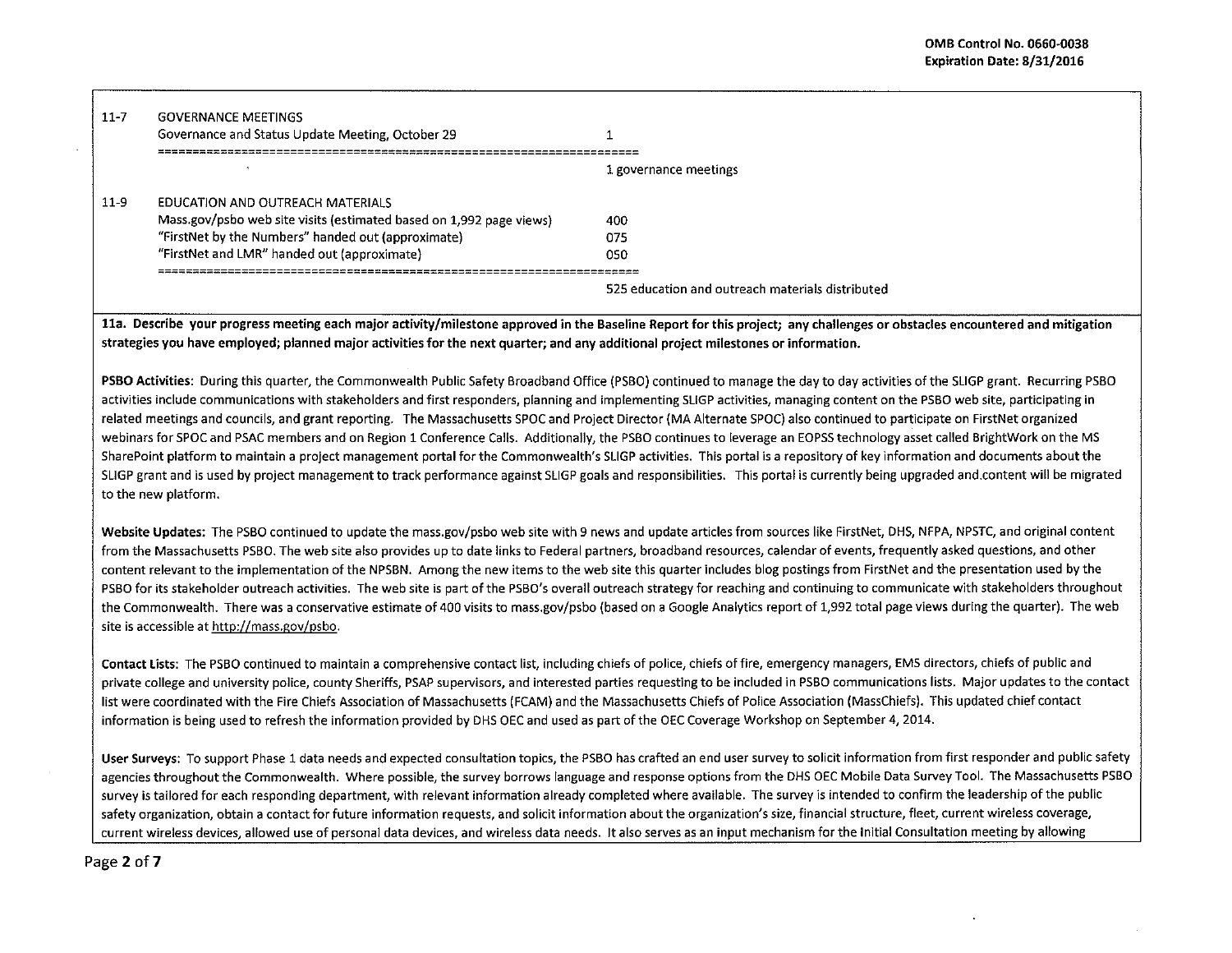agencies to convey their most pressing questions, requests, or concerns about the NPSBN. The survey was initially scheduled for issuance in November but was delayed to coordinate information gathering with emerging FirstNet information needs. A conference call FirstNet to discuss end user surveys was held on November 21. Follow up concerning specific changes to the Massachusetts survey was conducted in December. The survey is scheduled to be released by email in January 2015.

Initial Consultation: During this quarter, the PSBO received confirmation of the scheduling of the Massachusetts FirstNet Initial Consultation Meeting on March 12. The PSBO has been working to prepare information relevant to the Initial Consultation Meeting based on the draft agenda and local use case questions received from FirstNet. A planning call with FirstNet was scheduled for January 5.

Regional Cooperation: In addition to participation on Region 1 planning calls, the PSBO worked with the Maine SPOC on approaches for responding to the FirstNet Initial Consultation Checklist. This included several phone calls and the sharing of the Massachusetts Initial Consultation Checklist Response package with the State of Maine. The States of New Hampshire and Maine plan to attend the Massachusetts Initial Consultation at the invitation of the Massachusetts SPOC, Undersecretary Wood.

DHS SCIP Planning Workshop: The PSBO project team participated in a follow~up DHS sponsored workshop for the update of the Commonwealth's Statewide Communications lnteroperability Plan {SCIP) on October 9. The project team focused on the integration of wireless broadband needs in the overall interoperability plan.

Transition Planning: The Commonwealth will have a change in administration in January. In preparation for the transition to the new administration, each program was asked to complete a Transition Report. The PSBO supported the Executive Office of Public Safety and Security in its preparations for this transition to the new administration.

FirstNet Stakeholder Group Information Sessions: During this quarter, the PSBO continued its planned, targeted FirstNet Stakeholder Group Information Sessions. This new FirstNet update approach entails conducting tailored 30-45 minutes presentations with question and answers at recurring stakeholder meetings. These stakeholder group presentations were conducted at the Southeast MA Homeland Security lnteroperability Subcommittee on October 1, the Commonwealth CIOs Meeting on October 27, the Verizon Wireless Public Safety Day on October 30, the UASI PSNet Executive Committee on November 4, and the Western MA Homeland Security Advisory Council on December 16. Additional presentations will be scheduled and conducted with state and regional police, fire, EMS, and others. A copy of the short presentation used for these meetings can be found on the PSBO website under "Broadband Resources."

Participation in Recurring Stakeholder Meetings: PSBO staff continue to participate in recurring meetings of the Greater Boston Police Council, the Statewide Interoperability Executive Committee, the State 911 Commission, the Barnstable County 700 Mhz Subcommittee, OpenCape (a state STOP recipient), Massachusetts Broadband Institute (MBI) (a state BTOP recipient), and the UASI region network group (PSNet). This participation includes short updates and fielding NPSBN questions from stakeholders. These meetings included approximately 50 NPSBN stakeholders in total.

Governance: Periodic governance meetings were conducted involving the Project Director and members of the PSBO. During this quarter, the SPOC and Project Director followed up with agencies and individuals invited to participate on the newly formed Massachusetts FirstNet Advisory Board (MFAB). The goal of this outreach was to gauge interest in participating on the newly formed advisory board and identifying the appropriate representative for the group or agency. Plans for the new governance body are detailed in the Governance Plan submitted by the Commonwealth to FirstNet in response to FirstNet's Initial Consultation Checklist. The seventeen member Board will include state and local representation across law enforcement, fire services, emergency medical services, emergency management, transportation and public works, budget, technology, and communications. The MFAB will meet regularly to address information requests, issues, and required input into the Massachusetts RAN design process and other FirstNet activities. The new governance body will advise the Commonwealth on participation with FirstNet during consultation and on other NPSBN and SUGP matters.

Tribal Outreach: The Project Director has also periodically reached out to Robert Hendricks, representative of the Mashpee Wampanoag Tribe, and Brett Stearns, representative of the Wampanoag of Gay Head Tribe, to keep them up to date with FirstNet developments. Both tribal representatives will be invited to participate in the March 12 Initial

Page 3 of 7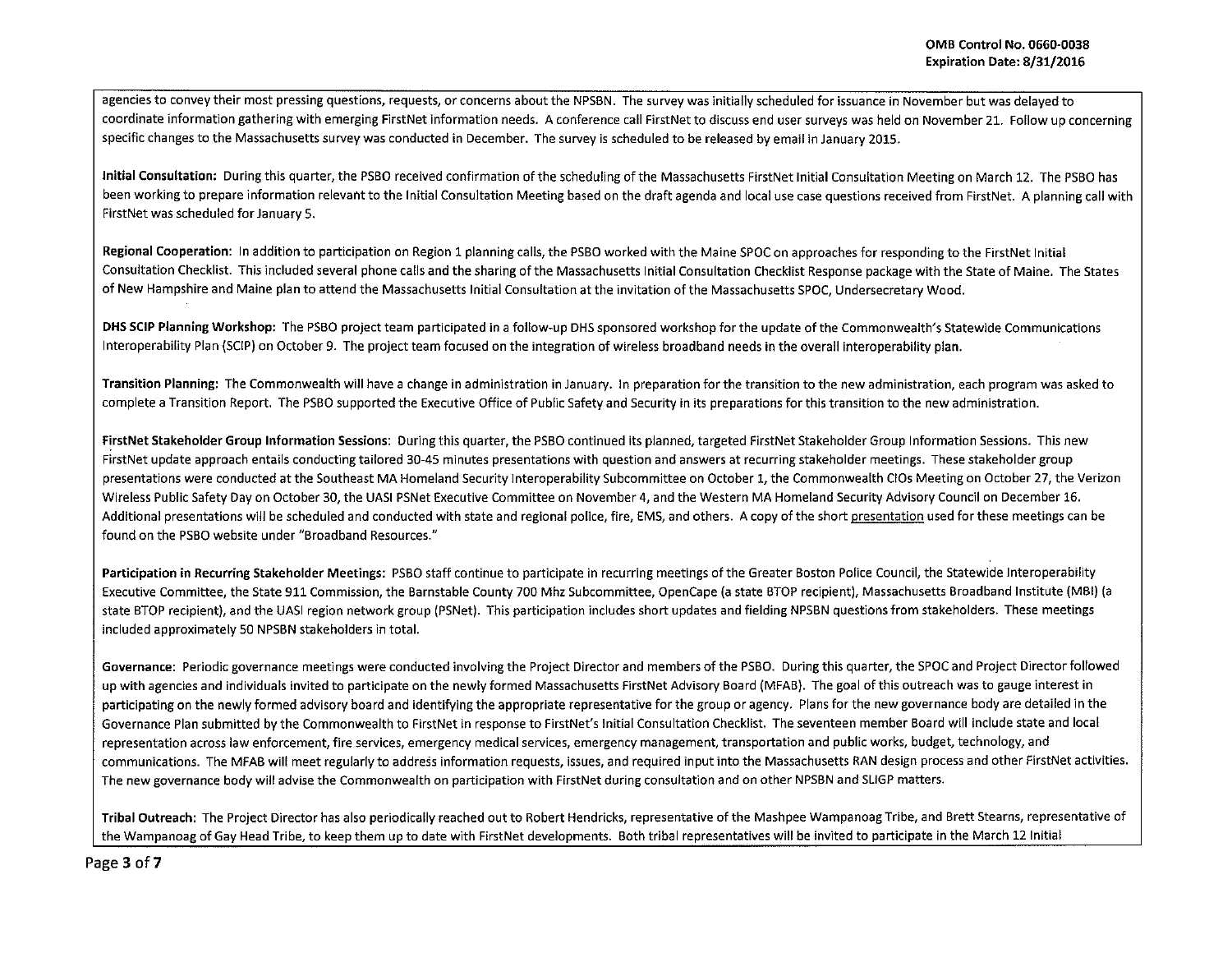Consultation Meeting with FirstNet.

11b. If the project team anticipates requesting any changes to the approved Baseline Report in the next quarter, describe those below. Note that any substantive changes to the Baseline Report must be approved by the Department of Commerce before implementation.

The Commonwealth PSBO leadership team is examining alternative options for Commonwealth match for SLIGP activities. The original plan for state match included state funding of a portion of the SCIP update. Following the OHS SCJP update workshops, this activity and corresponding funding are not needed. The PSBO project manager will reach out to Massachusetts' SUGP contact at NTIA, Yuki Miyamoto, in January to begin the process of revising the Massachusetts SLIGP budget to close the existing gap in budgeted state match.

Additional contract executions are on hold until more information is available from FirstNet about the information needs during the state consultation phase and activities for Phase 2. See item 12a below for additional information.

llc. Provide any other information that would be useful to NTIA as it assesses this project's progress.

The project continues to be well ahead of target through this quarter for the important project goals of "Stakeholder Meetings" and "Education and Outreach Materials". The project has also made significant progress in the establishment of a new, formal advisory board to support the Commonwealth's participation in FirstNet consultation. The Board is expected to hold its initial meeting(s) prior to the March 12 Initial Consultation.

ltd. Describe any success stories or best practices you have identified. Please be as specific as possible.

As shared with the NTIA team during the September NTIA SLIGP site visit, the PSBO has identified the following best practices, success stories, or lessons learned in regard to SLIGPfunded activities:

- 1. FirstNet Involvement in regional outreach meetings
- 2. Participation in existing recurring stakeholder meetings
- 3. Conducting outreach on a regional basis
- 4. Participation preferences for morning sessions (going forward)
- 5. Combating misconceptions about FirstNet
- 6. Addressing up-front the impact on T-Band (BAPERN)
- 7. Maintaining a comprehensive contact list
- 8. Multiple notification approach and lead time needed to improve attendance
- 9. Personalizing emails improves response
- 10. Decision to identify the Massachusetts FirstNet Advisory Board (MFAB) as a critical component of FirstNet governance in Massachusetts
- 11. Phone calls to confirm participation on MFAB
- 12. Levering high level relationships with key stakeholders
- 13. Having credibility on sources of outreach (we've been there before)

12. Personnel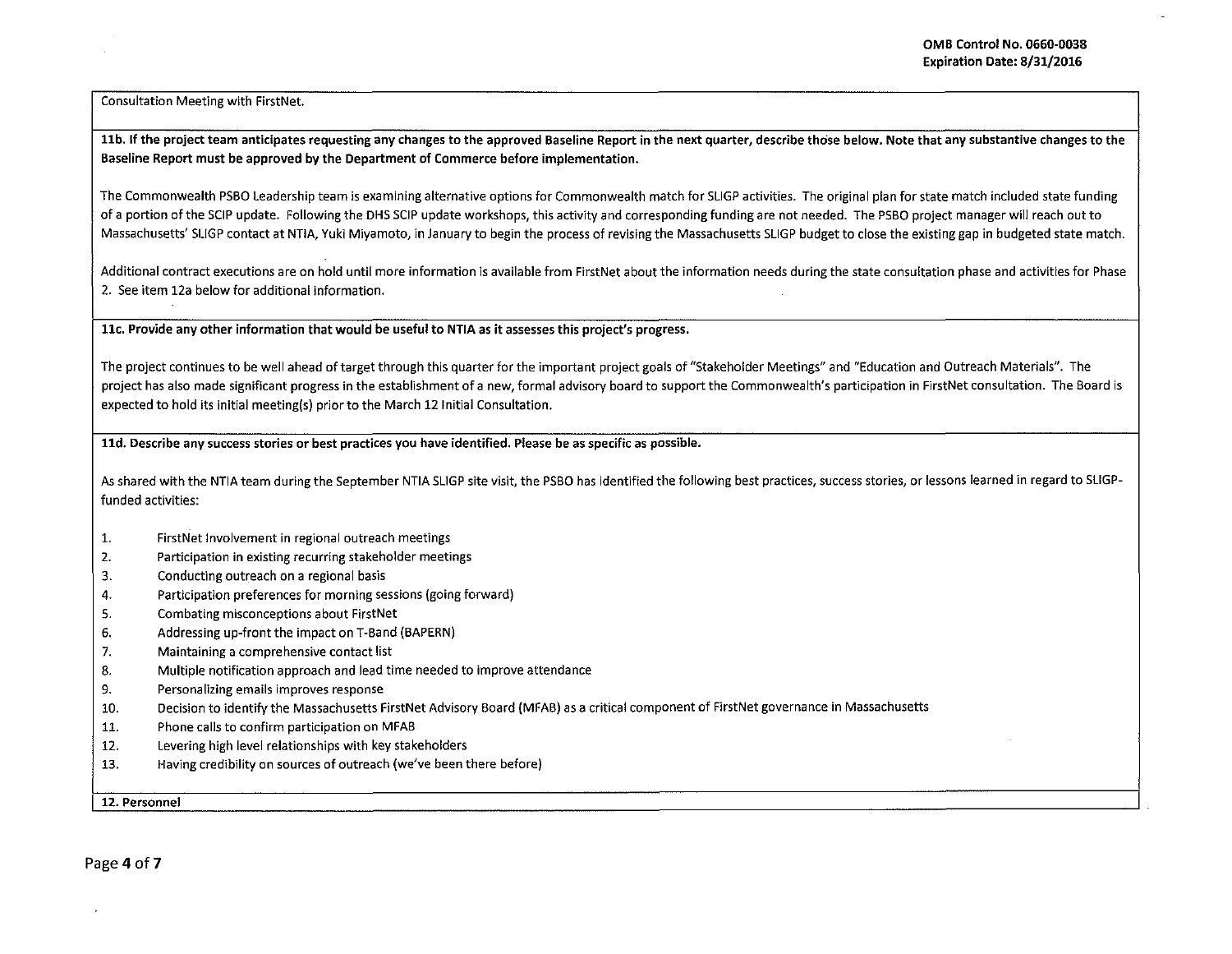12a. If the project is not fully staffed, describe how any lack of staffing may impact the project's time line and when the project will be fully staffed.

Contracts have been executed for the core project staff. Additional contracts will be executed for data collection coordination, SCIP plan updating, legal review, and Phase 2 consulting when needed by the project.

## 12b. Staffing Table

 $\mathbf{r}$ 

| Job Title                                  | FTE % | <b>Project(s) Assigned</b>                                                                                  | Change                                                                                                  |
|--------------------------------------------|-------|-------------------------------------------------------------------------------------------------------------|---------------------------------------------------------------------------------------------------------|
| Undersecretary of EOPSS                    | 10%   | SLIGP executive oversight                                                                                   | No change.                                                                                              |
| Deputy Director State 911 Department       | 10%   | Stakeholder liaison for emergency dispatch                                                                  | No change.                                                                                              |
| State Police Radio Engineer                | 10%   | Statewide radio area network subject matter expert; needs analysis                                          | No change.                                                                                              |
| Acting Commissioner of DCJIS               | 10%   | Stakeholder liaison for criminal justice; subject matter expert for criminal justice needs                  | No change.                                                                                              |
| Compliance and Data Coordinator (OGR)      | 15%   | Grant management, program reporting, site visits, data collection and program close out.                    | No change.                                                                                              |
| Director HS Division (OGR)                 | 5%    | <b>Grant Administrative Management</b>                                                                      | No change.                                                                                              |
| <b>Budget Director (OGR)</b>               | -7%   | Grant set-up, Accounting and Reconciliation, Fiscal Monitoring, Financial Reporting and<br>Fiscal Close Out | No change.                                                                                              |
| <b>Fiscal Management and Audit Support</b> | 5%    | Fiscal Management and Audit Support                                                                         | No change.                                                                                              |
| <b>Contracts Records Support</b>           | 0%    | Contracts, Payments, and Accounting Record Support                                                          | Changed to 0%. Resource<br>no longer working on SLIGP<br>account and not billed<br>during this quarter. |
|                                            |       |                                                                                                             |                                                                                                         |

Add Row | Remove Row

13. Subcontracts (Vendors and/or Subrecipients) N/A

13a. Subcontracts Table – Include all subcontractors. The totals from this table must equal the "Subcontracts Total" in Question 14f.

| Name                                     | Subcontract Purpose                                             | Type<br>(Vendor/Subrec.) | RFP/RFQ<br>Issued<br>(Y/N) | Contract<br>Execute<br>d (Y/N) | <b>Start Date</b> | End Date  | <b>Total Federal</b><br><b>Funds</b><br>Allocated | <b>Total Matching</b><br><b>Funds Allocated</b> | Project and % Assigned |
|------------------------------------------|-----------------------------------------------------------------|--------------------------|----------------------------|--------------------------------|-------------------|-----------|---------------------------------------------------|-------------------------------------------------|------------------------|
| <b>McInnis</b><br>Consulting<br>Services | <b>Project Director Staff</b><br>Augmentation                   | Vendor                   | $N/A$ <sup>*</sup>         |                                | 10/1/13           | 7/31/2016 | \$231,000                                         |                                                 |                        |
| The<br>Innovations<br>Group, Inc.        | <b>Broadband Subject</b><br>Matter Expert Staff<br>Augmentation | Vendor                   | N/A                        | v                              | 10/1/13           | 7/31/2016 | \$480,000                                         |                                                 |                        |
| SWBailey<br><b>Consulting LLC</b>        | <b>Project Manager Staff</b><br>Augmentation                    | Vendor                   | $N/A$ *                    | v                              | 11/18/13          | 7/31/2016 | \$300,000                                         |                                                 |                        |

Page 5 of 7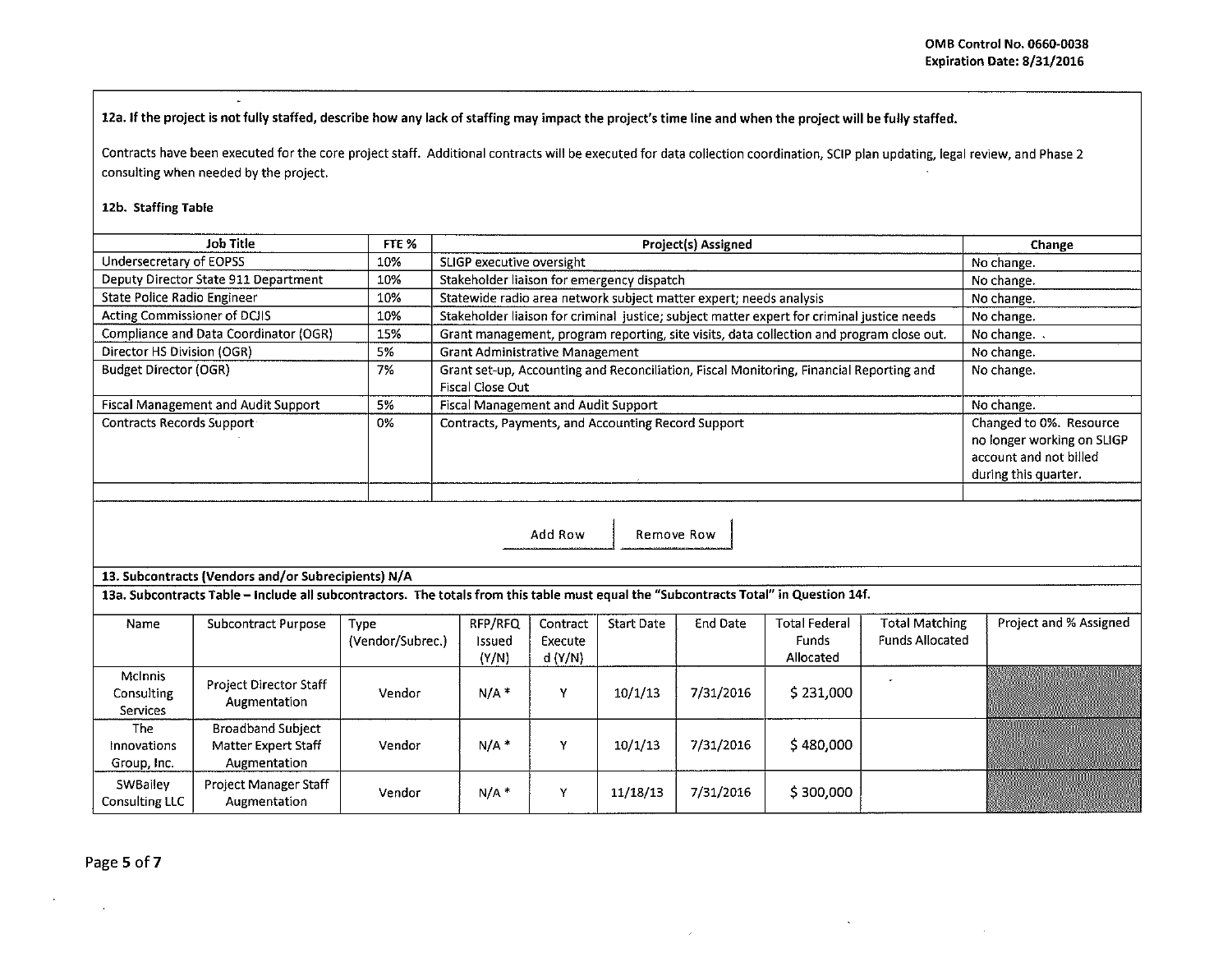| SWBailey<br><b>Consulting LLC</b>                     | Education and<br><b>Outreach Coordinator</b><br><b>Staff Augmentation</b> |                                                                                                                                                                                                 | Vendor                                | $N/A$ *      | Y                | 11/18/13   | 7/31/2016                  | \$225,000   |                                                                                                                                                                       |                                 |
|-------------------------------------------------------|---------------------------------------------------------------------------|-------------------------------------------------------------------------------------------------------------------------------------------------------------------------------------------------|---------------------------------------|--------------|------------------|------------|----------------------------|-------------|-----------------------------------------------------------------------------------------------------------------------------------------------------------------------|---------------------------------|
| TBD                                                   | Data Collection<br>Coordinator Staff<br>Augmentation                      |                                                                                                                                                                                                 | Vendor                                | N            | N                | <b>TBD</b> | <b>TBD</b>                 | \$65,000    |                                                                                                                                                                       |                                 |
| <b>TBD</b>                                            | Data Collection Staff<br>Augmentation                                     |                                                                                                                                                                                                 | Vendor                                | N            | N                | <b>TBD</b> | <b>TBD</b>                 | \$100,000   |                                                                                                                                                                       |                                 |
| <b>TBD</b>                                            | Consultant for<br>Integration of<br><b>Broadband into SCIP</b><br>Plan    |                                                                                                                                                                                                 | Vendor                                | N            | N                | <b>TBD</b> | <b>TBD</b>                 |             | \$343,750                                                                                                                                                             |                                 |
| <b>TBD</b>                                            | Legal and Policy<br><b>Services</b>                                       |                                                                                                                                                                                                 | Vendor                                | N            | N                | <b>TBD</b> | <b>TBD</b>                 | \$156,000   |                                                                                                                                                                       |                                 |
| TBD                                                   | Phase 2 Subject<br><b>Matter Consulting</b>                               |                                                                                                                                                                                                 | Vendor                                | N            | N                | <b>TBD</b> | <b>TBD</b>                 | \$165,730   | \$72,280                                                                                                                                                              |                                 |
| SWBailey<br>Consulting LLC                            | Project and<br>Collaboration Web<br>Site and Admin                        |                                                                                                                                                                                                 | Vendor                                | $N/A$ *      | Υ                | 11/18/13   | 7/31/2016                  | \$54,000    |                                                                                                                                                                       |                                 |
|                                                       |                                                                           |                                                                                                                                                                                                 |                                       |              | Add Row          |            | Remove Row                 |             |                                                                                                                                                                       |                                 |
|                                                       |                                                                           | NOTE 1: Subcontracts awarded through existing Commonwealth statewide staffing contracts.<br>13b. Describe any challenges encountered with vendors and/or subrecipients.                         |                                       |              |                  |            |                            |             | NOTE 2: Three subcontracts executed with SWBailey Consulting LLC through a consolidated scope of work for project management, education and outreach, and project and |                                 |
| collaboration web site and administration.<br>None.   |                                                                           |                                                                                                                                                                                                 |                                       |              |                  |            |                            |             |                                                                                                                                                                       |                                 |
| 14. Budget Worksheet                                  |                                                                           |                                                                                                                                                                                                 |                                       |              |                  |            |                            |             |                                                                                                                                                                       |                                 |
|                                                       |                                                                           | Columns 2, 3 and 4 must match your current project budget for the entire award, which is the SF-424A on file.<br>Only list matching funds that the Department of Commerce has already approved. |                                       |              |                  |            |                            |             |                                                                                                                                                                       |                                 |
| Project Budget Element (1)                            |                                                                           | Federal Funds<br>Awarded (2)                                                                                                                                                                    | <b>Approved Matching</b><br>Funds (3) |              | Total Budget (4) |            | Federal Funds Expended (5) |             | <b>Approved Matching</b><br>Funds Expended (6)                                                                                                                        | <b>Total Funds Expended (7)</b> |
|                                                       |                                                                           | \$107,658.00                                                                                                                                                                                    |                                       | \$124,500.00 | \$232,158.00     |            |                            | \$30,018.79 | \$62,304.36                                                                                                                                                           | \$92,323.15                     |
| a. Personnel Salaries<br>b. Personnel Fringe Benefits |                                                                           | \$29,359.00                                                                                                                                                                                     |                                       | \$-          | \$29,359.00      |            |                            | \$7,563.56  | \$-                                                                                                                                                                   | \$7,563.56                      |

 $\langle \cdot \rangle$